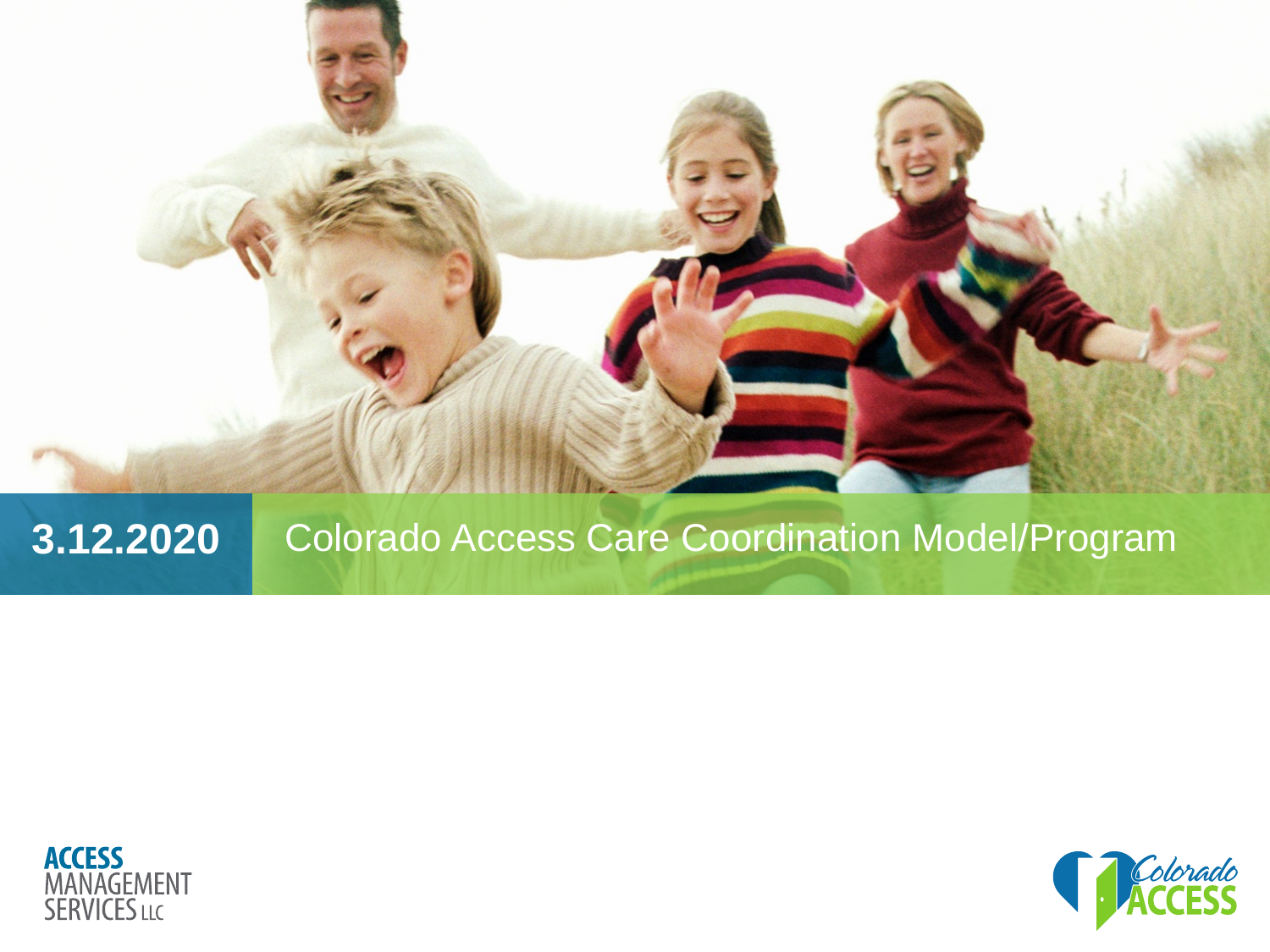- Behavioral Health Transitions of Care Model:
	- Behavioral Health Care Managers are assigned to hospitals and follow every RAE 3/RAE 5 member admitted
		- If a member is attributed to a Mental Health Center (MHC), the MHC may provide care management for the member
	- Care Managers coordinate with
		- Hospitals
		- Providers
		- Directly with members
		- GOAL: ensure members are connected to care upon discharge. This includes but is not limited to ensuring members complete intakes at MHC's, referring them to appropriate therapists based on modalities, psychiatrists, connecting to SEP services.

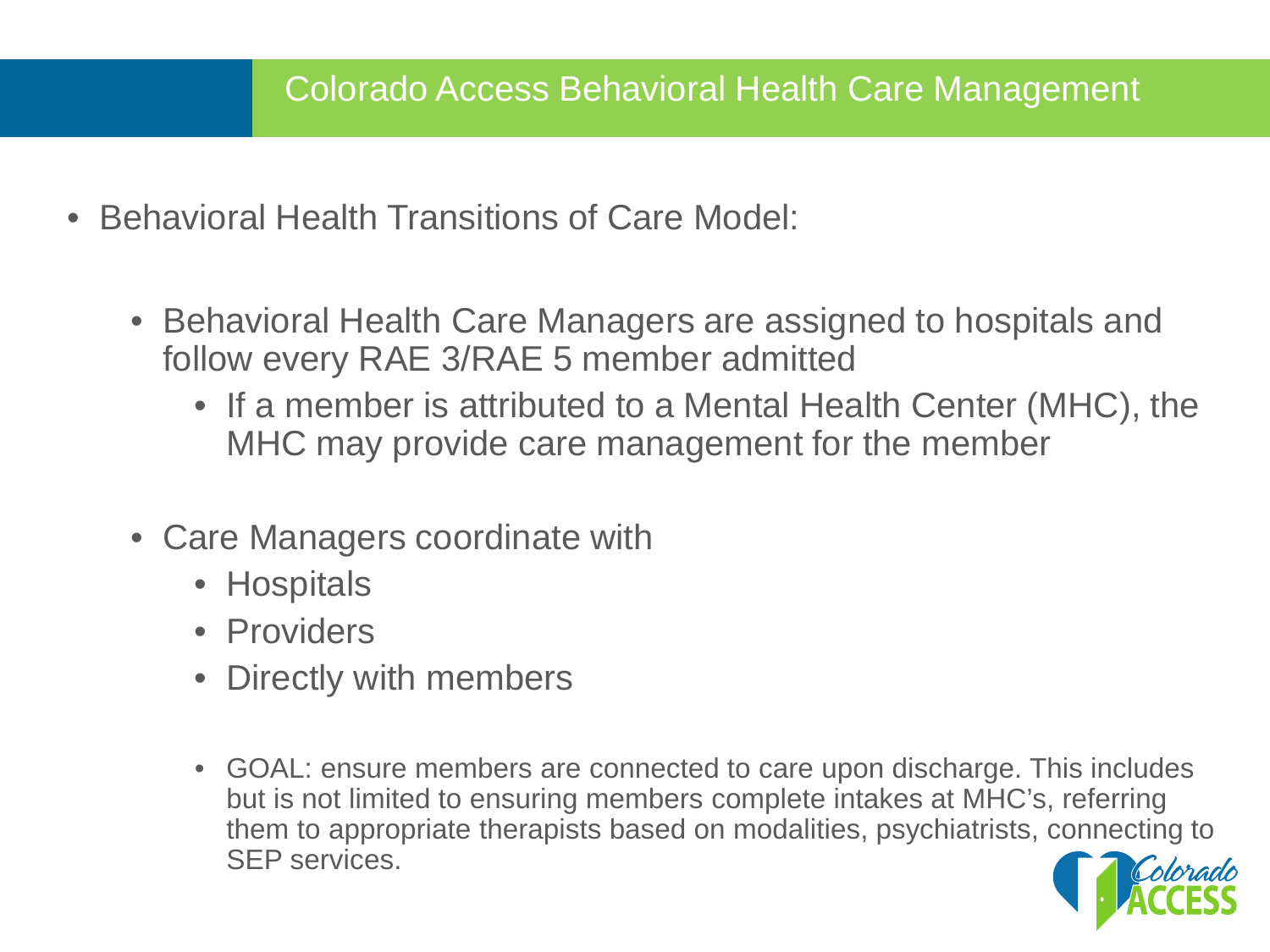• Behavioral Health Transitions of Care Model:



Care Management receives referrals from Utilization Management. Providers submit a Prior Authorization for to UM. UM then notifies Care Management of care management needs.



Some care managers are co-located in the hospitals to provide increased communication regarding member needs, recommendations, and continuity of care.

Care managers connect with members post discharge to ensure their needs were met and that aftercare appointments are made.

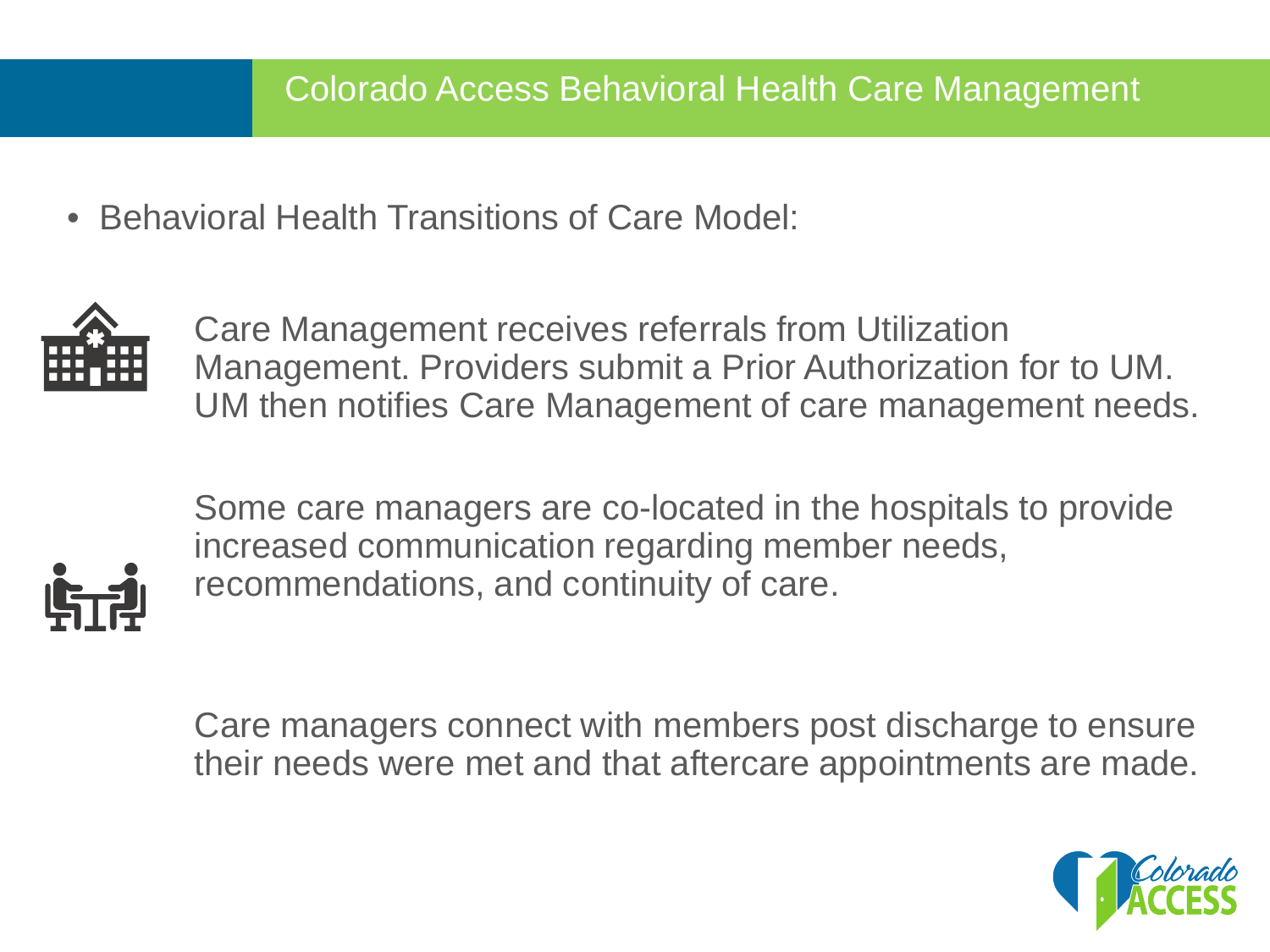#### Colorado Access Behavioral Health Care Management

- Extended Care Coordination:
	- Care managers provide extended care coordination for complex members who have:
		- Rapid readmits
		- Creative Solutions Calls
		- Medical needs
		- Ongoing stressors that require attention past the transition from the hospital to the community.
		- A need to admit to Fort Logan
		- Multiple system involvement
		- Ongoing provider needs

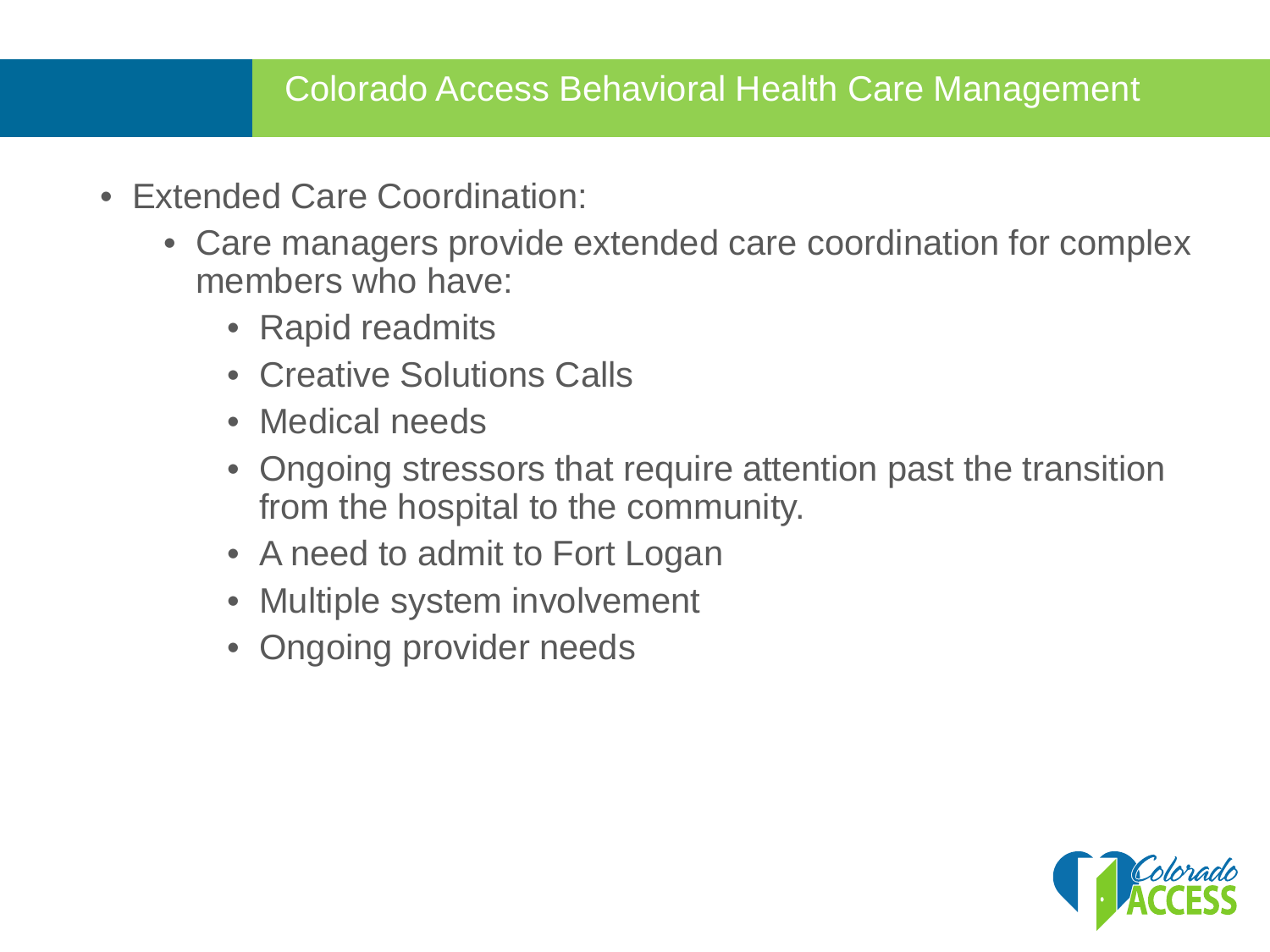- How to Connect to Care Management
	- If a member is psychiatrically hospitalized:
		- Care management will receive an admit notification from utilization management and that member who is psychiatrically hospitalized will be connected to a care manager.
	- If the member is not hospitalized, you may email [BHCareManagement@coaccess.com](mailto:BHCareManagement@coaccess.com) and a care manager will be assigned to you.

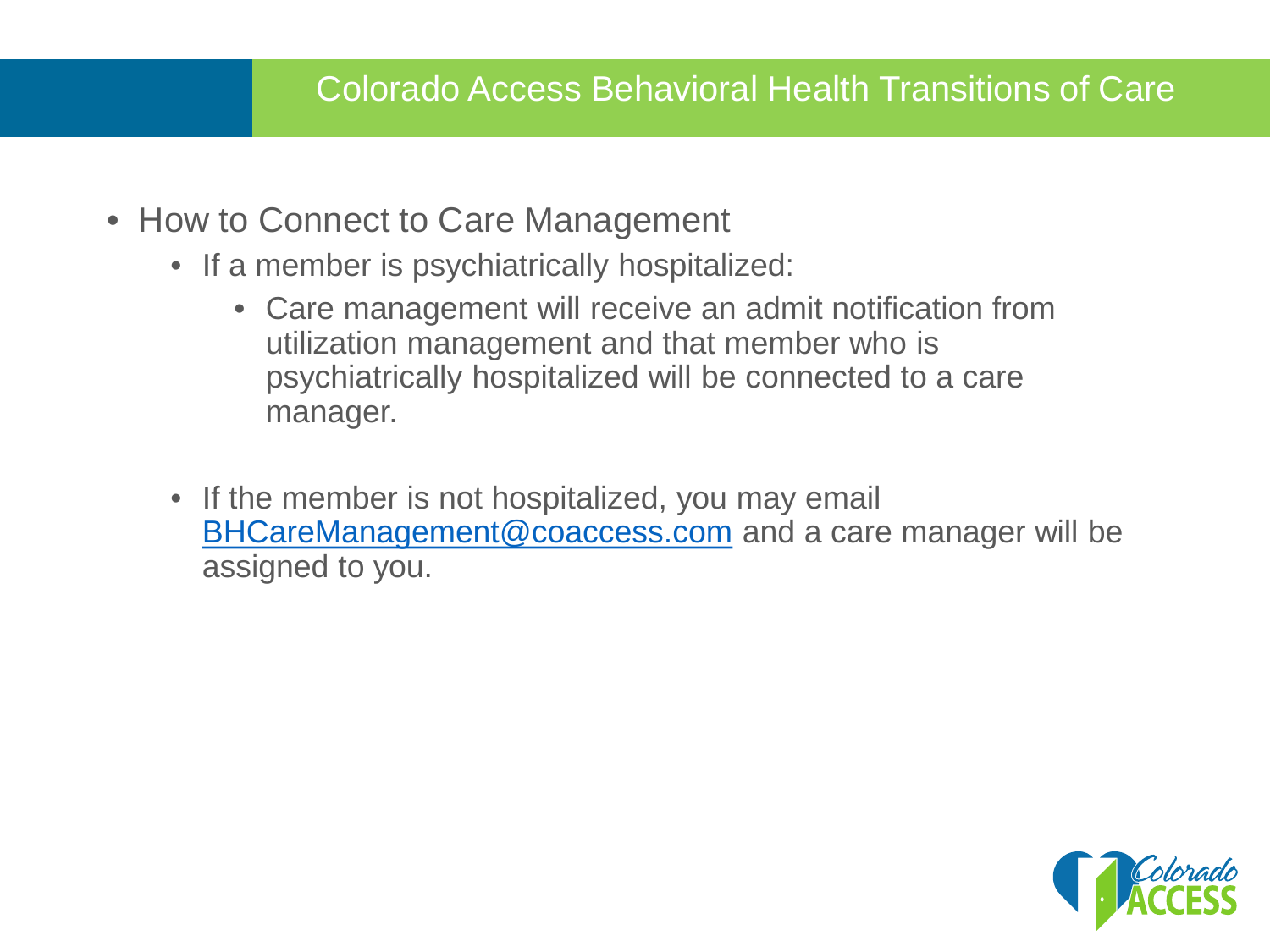Physical Health Transitions of Care:

- Care managers work with Region 3 and Region 5 members who have been admitted to the hospital for a physical health condition.
- Care managers are assigned to support hospitals in the Denver Metro Area
- Referrals are received via CORHIO daily feeds and direct hospital referrals
- Care managers work with the hospital, members and their provider teams to ensure once the member is discharged that they have the right resources, follow up, and care in place.
- Care managers may meet the members in their homes, at providers appointments, or in the community
- Assessments and care plans are developed to fit the member's unique needs

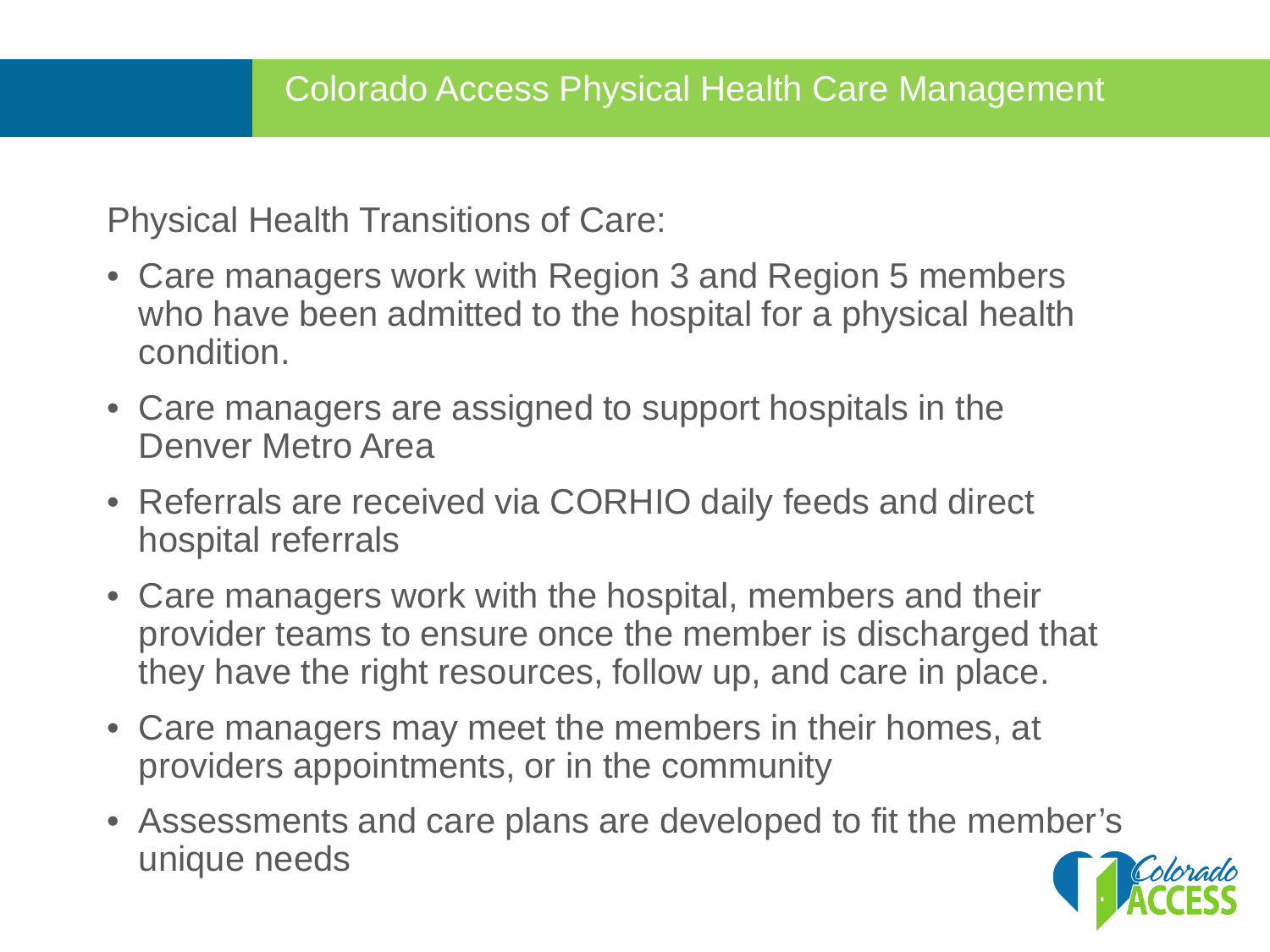# COA Physical Health Care Management

### **Clinical Registry Work** (for both RAE members and CHP members):

• Colorado Access has condition specific clinical registries which are part of our Potentially Avoidable Costs program aka PAC:



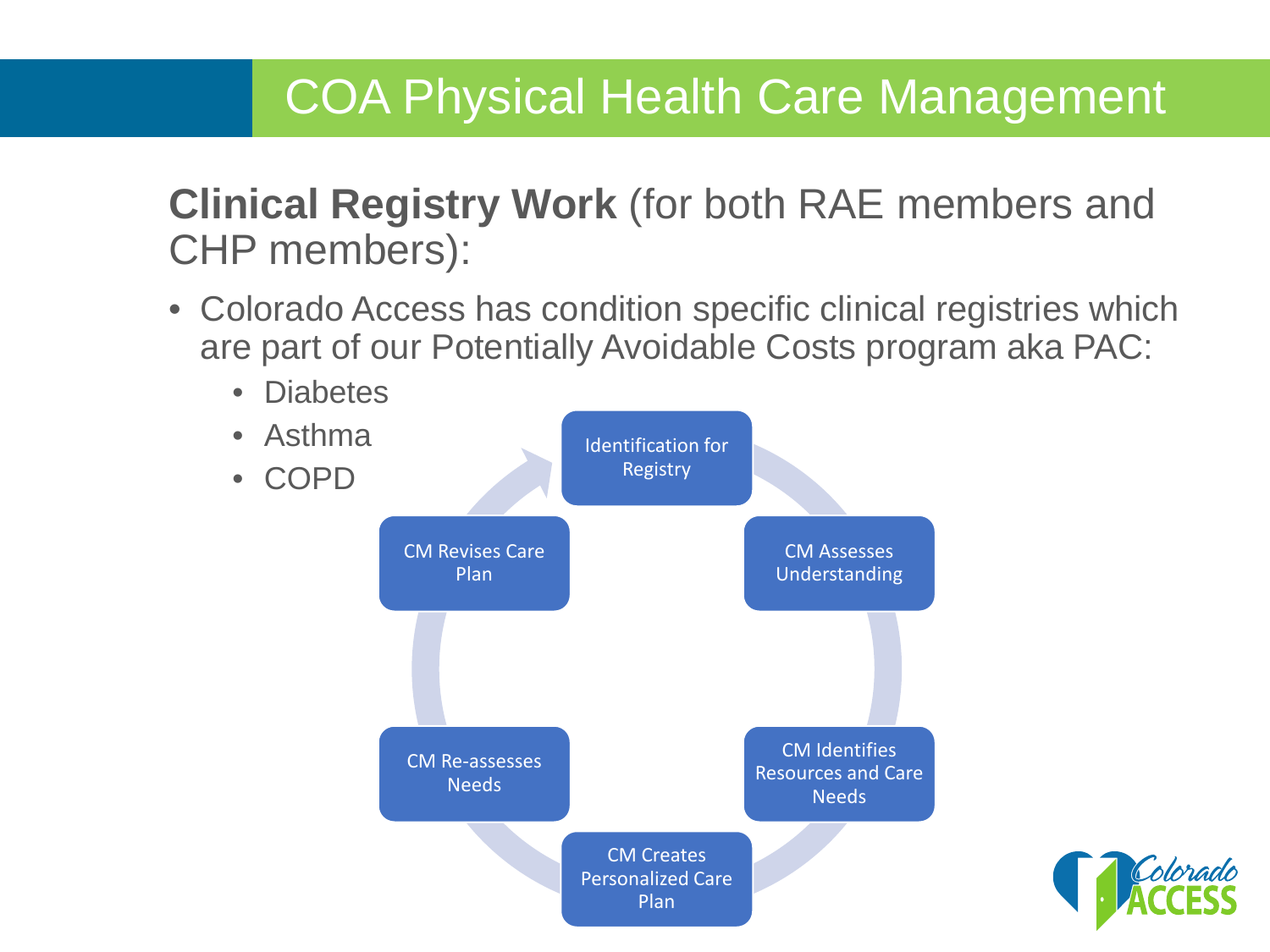# COA Physical Health Care Management

**Healthy Mom Healthy Baby**(for both RAE members and CHP members)

- Care managers assist pregnant women with:
	- Ensuring appropriate care/support throughout their pregnancy as well as postpartum
	- Care managers identify gaps and barriers and assist members in mitigating those barriers
- Assessments and care plans are developed to fit the member's unique needs

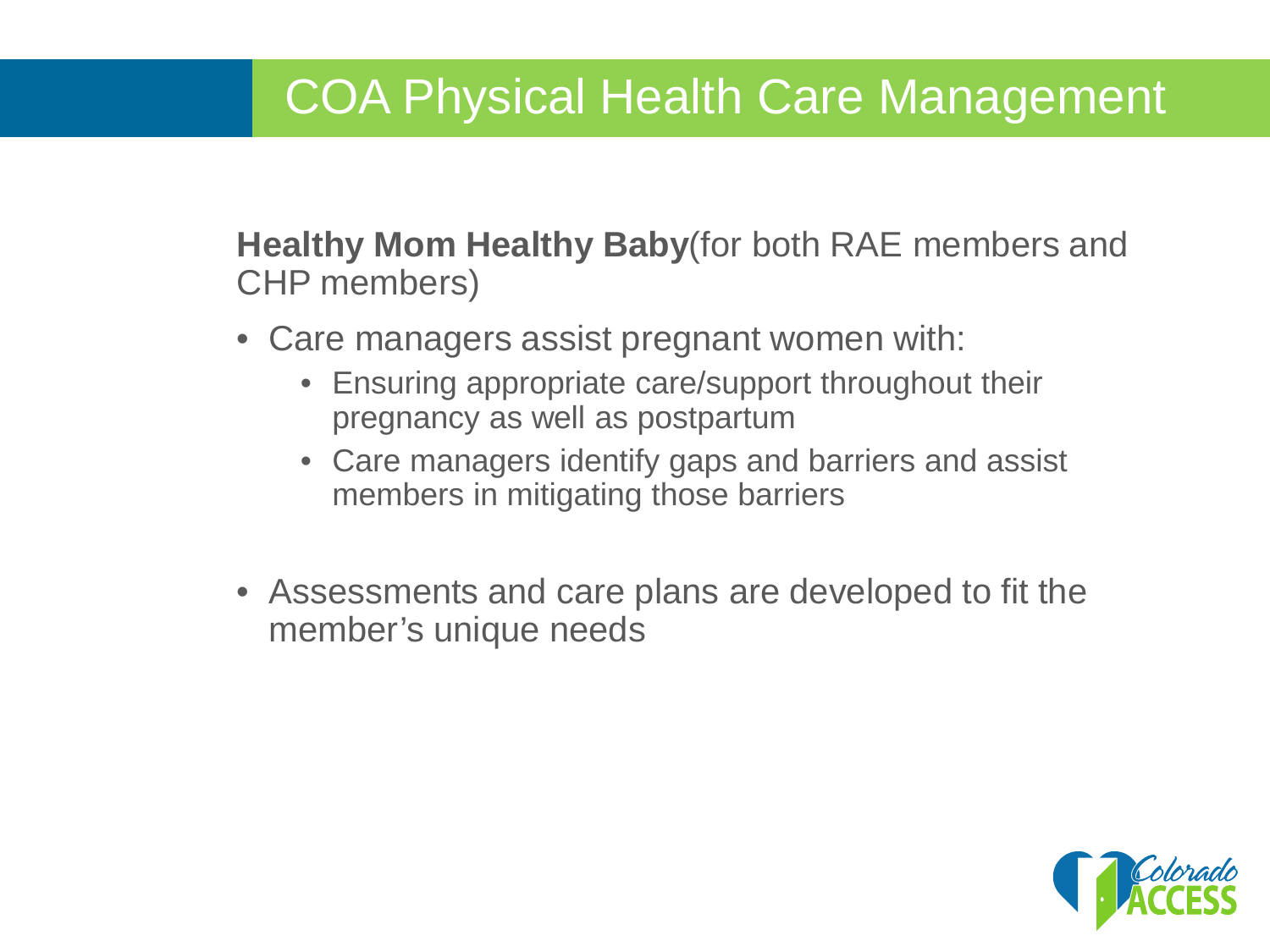# Colorado Access COUP Program

- COUP Members
	- Care Management targets members who are identified as members with excessive patterns of inappropriate pharmaceutical use and emergency department utilization. CM prioritize working with these members in order to assist with over-utilization or in appropriate use of these services.



Care Management works with these identified members to assist with connecting them to an appropriate Primary Care Medical Provider



Care Management performs assessments on identifying social determinants of health for COUP members and assist with getting them connected to resources and other providers as needed.

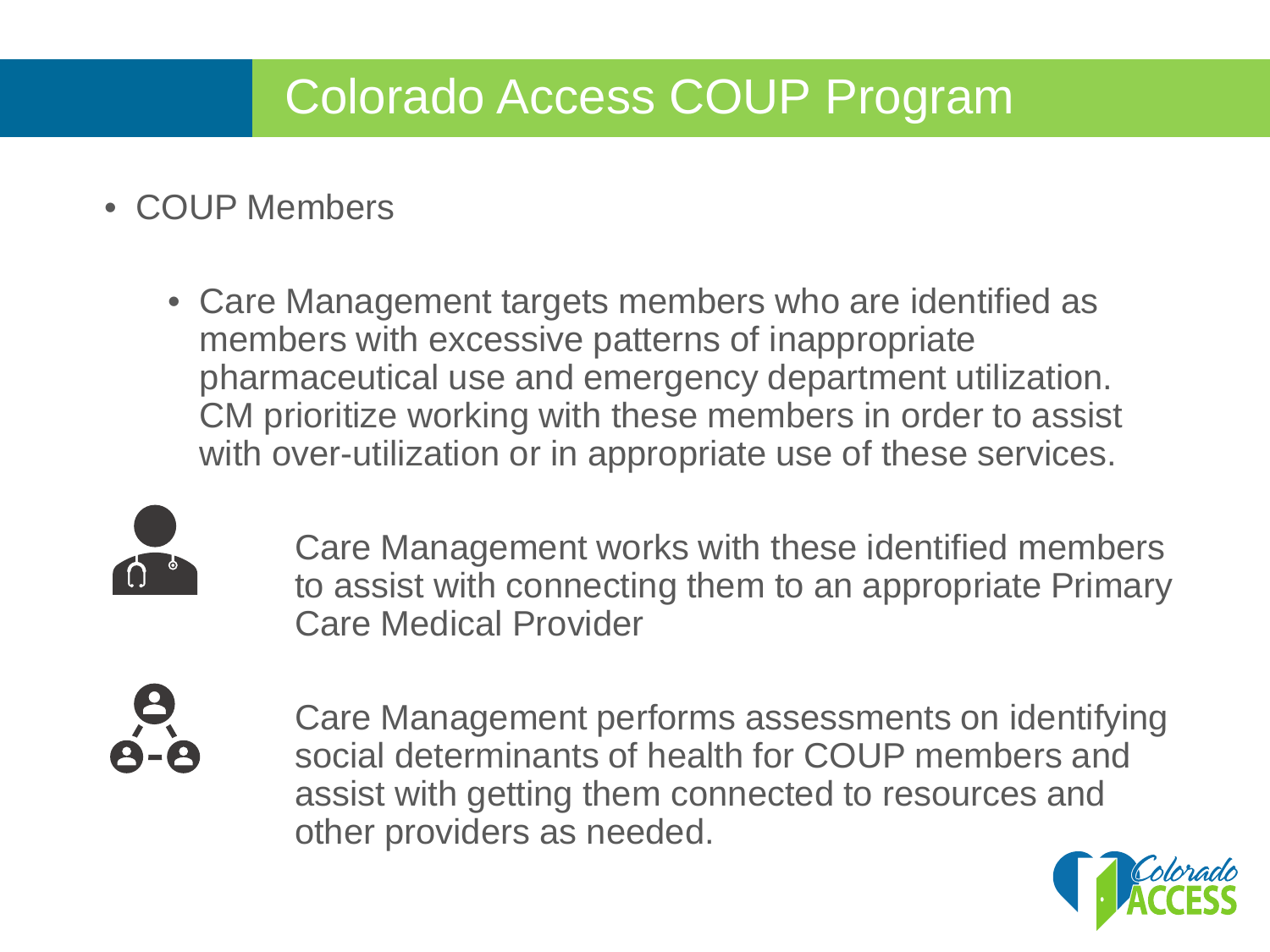# Colorado Access Criminal Justice Program

- Criminal Justice
	- Care Management targets members who are transitioning from incarceration back to the community by connecting these members with services, providing referrals and ensuring connection with communitybased care.
	- Care Management has worked on creating relationships with county human services departments to offer a more direct approach with connecting to members and understanding their needs.
	- Care Management performs assessments on identifying social determinants of health for Criminal Justice members and assists with getting them connected to resources, primary care medical provider, and other providers in the community as needed.

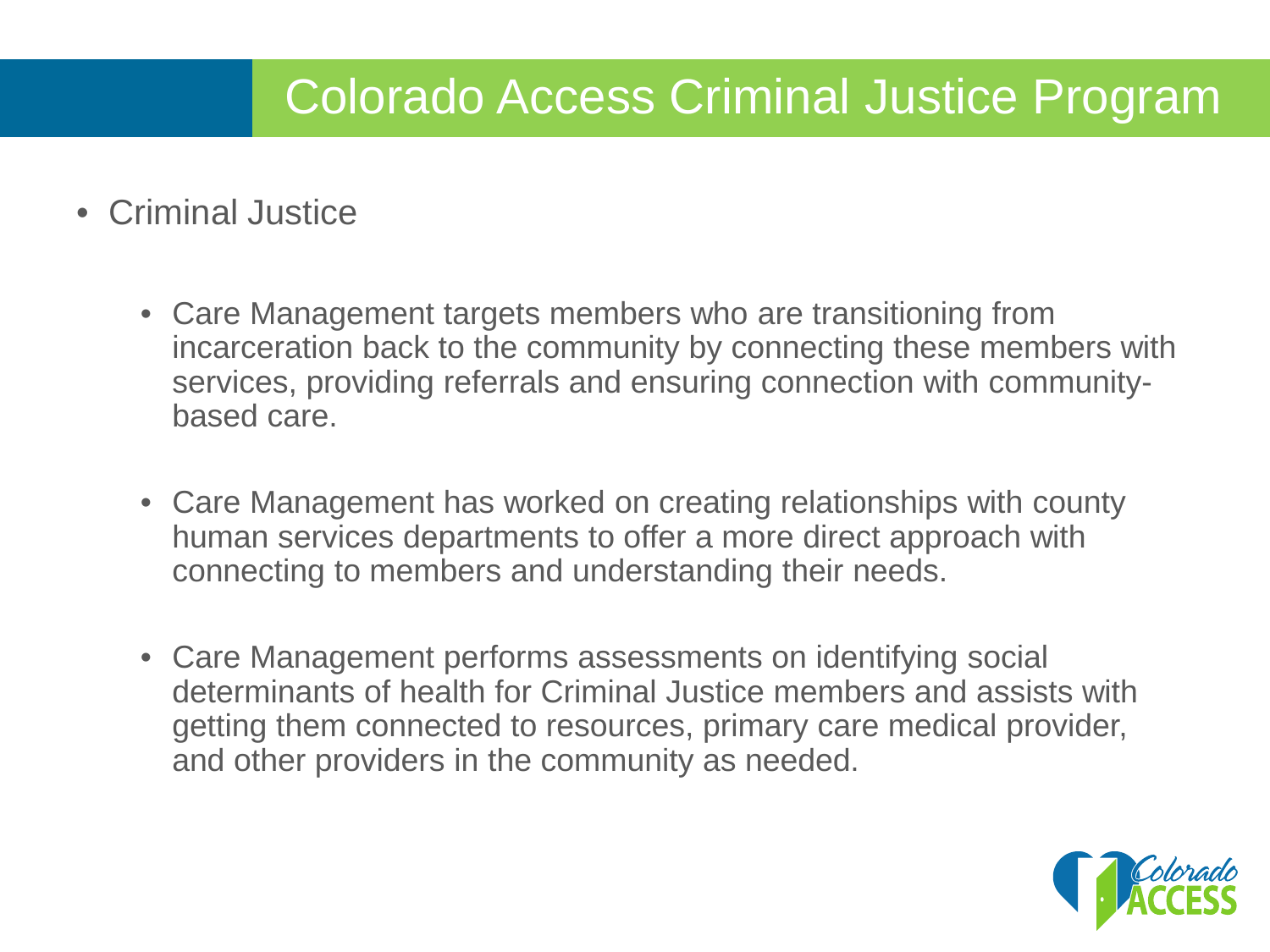#### EPSDT

- A care manager is assigned to assist providers and members when requested services are "Not a Covered Benefit"
- This care manager assists community partners with understanding funding of and the coordination for benefits under the RAE.

Child Welfare

- A care manager is assigned to assist Department of Human Services with needs of member's in foster care or involved with child welfare.
- DHS can reach out directly to this care manager to assist with needs when a member is not hospitalized or does not meet criteria of other programs.

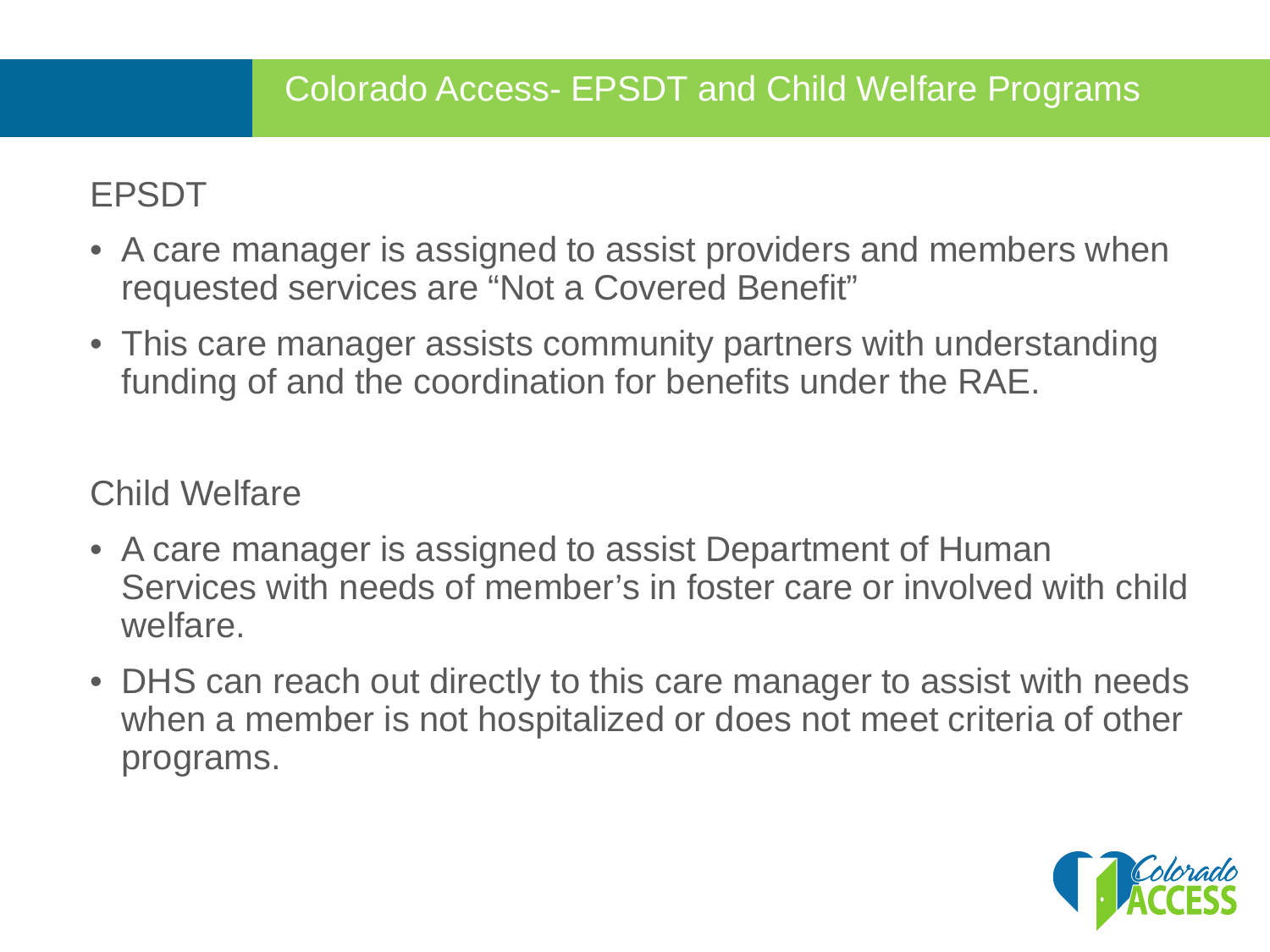# Strengths and Challenges

- Strengths for Care Coordination
	- Collaboration with Community Mental Health Centers
	- Partnerships with multiple counties and Department of Human Services
	- Improved quality of chronic disease management
	- Better access to specialty care.
- Challenges for Care Coordination
	- SUD/42 CFR
	- Larger population of members experiencing homelessness
	- Social Determinants such as income, education, literacy, physical environments, etc.

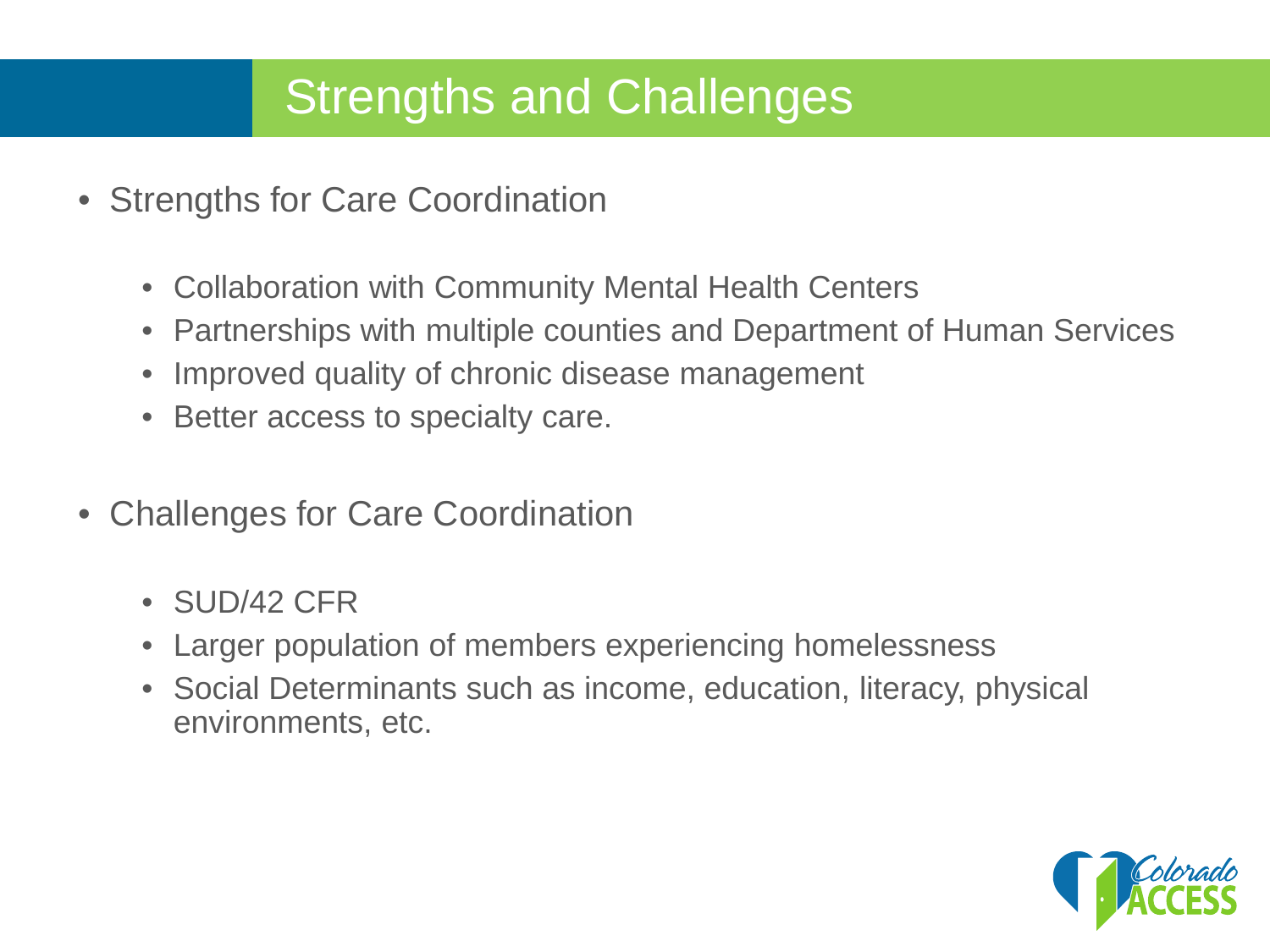## **SFY 18/19 Care Coordination Data**

RAE 3